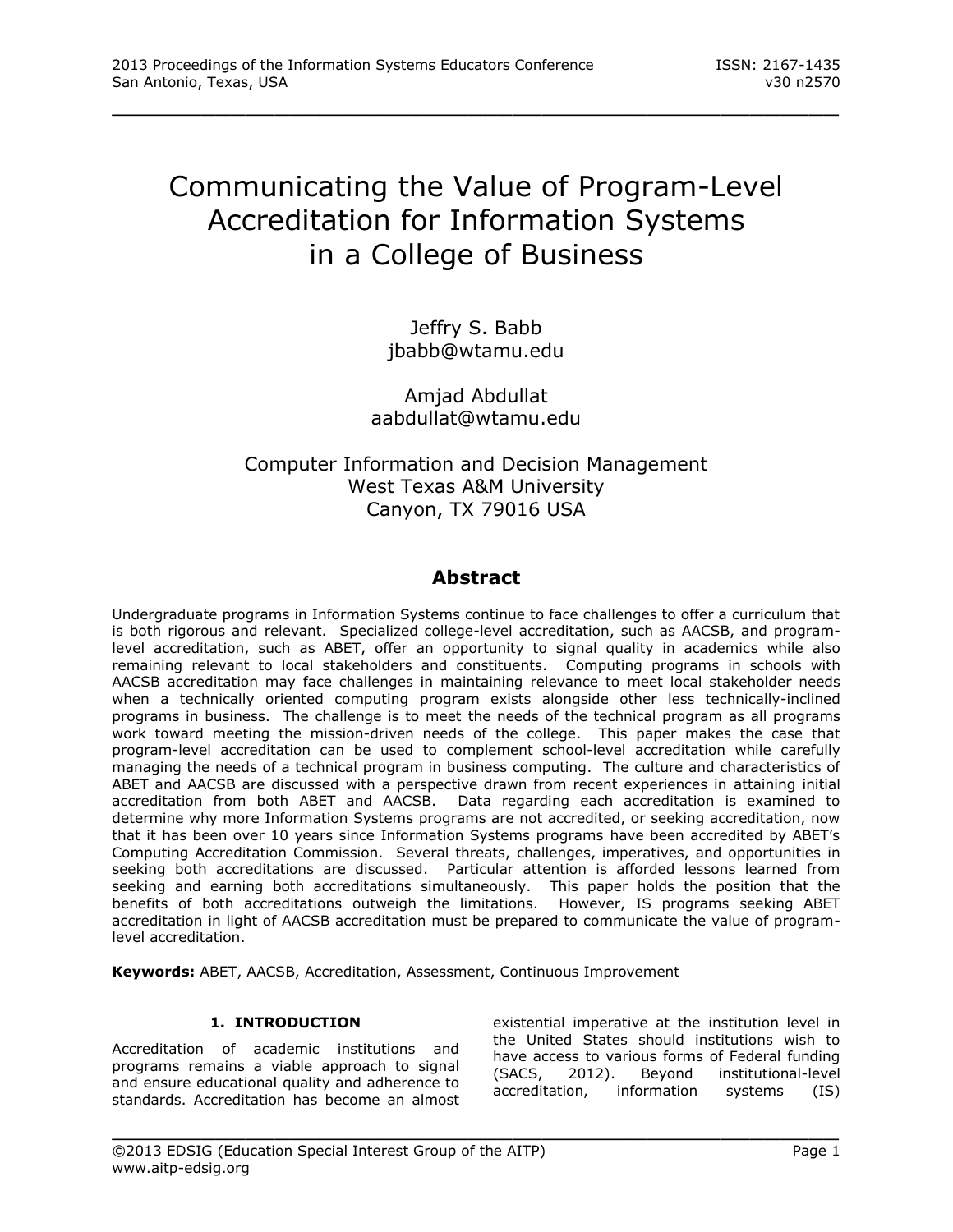programs have options for specialized accreditation which signals compliance with standards that ensure that operations, faculty, programs, and curriculum are of a sufficient quality to achieve the college's mission. At the college level, AACSB represents a specialized accreditation that meets these needs. ABET's Computing Accreditation Commission (CAC) offers program-level accreditation for several computing disciplines, which allows a collegiate program to certify that they have met certain standards that are specific and relevant for computing. These standards are often viewed as those necessary to produce graduates ready to enter the discipline in a professional capacity.

Most specialized accreditations, both at the college and program levels, provide students with greater opportunities for employment, better access to graduate education, and greater mobility in their careers (AACSB, 2013a). Accreditation provides standards and processes to ensure continuous improvement of curriculum, evaluation, assurance and of learning, and faculty qualifications.

This paper proceeds as follows. First, we compare and contrast two specialized accreditations: AACSB at the college level and ABET at the program level. We make the case that both program-level and college-level accreditation are mutually beneficial. We relate the importance and relevance of these two specialized accreditations to the needs of a small regional Computer Information Systems (CIS) undergraduate program. Moreover, we discuss these issues as they relate to our recent experiences in the simultaneous pursuit of both accreditations. We offer insight concerning the challenges in obtaining both accreditations and reflect on the degree to which program-level accreditation must be sold to administrators in the face of the higher-order AACSB accreditation.

We also discuss the culture and history of both AACSB and ABET accreditation standards and processes. We next present a profile regarding the characteristics of AACSB-accredited schools, ABET-accredited programs in computing and information systems, and an overview of ABETaccredited programs in IS as they relate to AACSB accreditation. Next, we present the case that, when an information system program is located within a college of business, both ABET and AACSB accreditations are beneficial. We also conclude with lessons and insights learned during the course of our own experiences.

We continue with an examination of the characteristics of college- and program-level accreditations in terms of desired outcomes as they pertain to students, faculty, parents, employers, and other constituents. We do this by highlighting the demography of accreditation for both AACSB and ABET. We conclude with a discussion centering on why program-level accreditation is a complement to school-level accreditation in that it can help to specify and meet the needs of a technically-focused program in IS. We conclude by discussing how programlevel accreditation answers a growing imperative for accountability to ensure learning outcomes and continuous improvement; an imperative for both AACSB and ABET (Beard, Schwieger, and Surendran, 2008; Culver and Warfvinge, 2013; Kelley, Tong, and Choi, 2010; Pringle and Michel, 2007).

#### **2.** "**CULTURAL" CHARACTERISTICS OF AACSB AND ABET ACCREDITATION**

It is reasonable to contrast specialized collegelevel accreditation standards, such as those provided by AACSB, as being culturally distinct from accreditation standards aimed at specific programs, such as CAC's standards for IS programs. Going back to 1932, ABET's history has been rooted in engineering and concerns related to professional development in the discipline (Prados, 2007). Over the years, ABET has emerged as being a recognized accreditor of college and university programs in applied science, computing, engineering, and technology.

AACSB, originally The Association to Advance Collegiate Schools of Business, was founded in 1916 and was primarily engaged in the accreditation of North American business (AACSB, 2013b). AACSB accreditation is more school- and mission-oriented and encourages a tailored approach aimed at meeting mission and goals for a given school. This focus on a flexible and custom approach is sensible in that a curriculum and program blend may be developed that works for its unique circumstances. However, the circumstances of programs within the college may differ. Some programs must also remain flexible in their curriculum to serve the needs of their profession(s) and needs of local industry. Serving these needs and satisfying these constraints may be challenging when collegelevel accreditation requirements take precedent.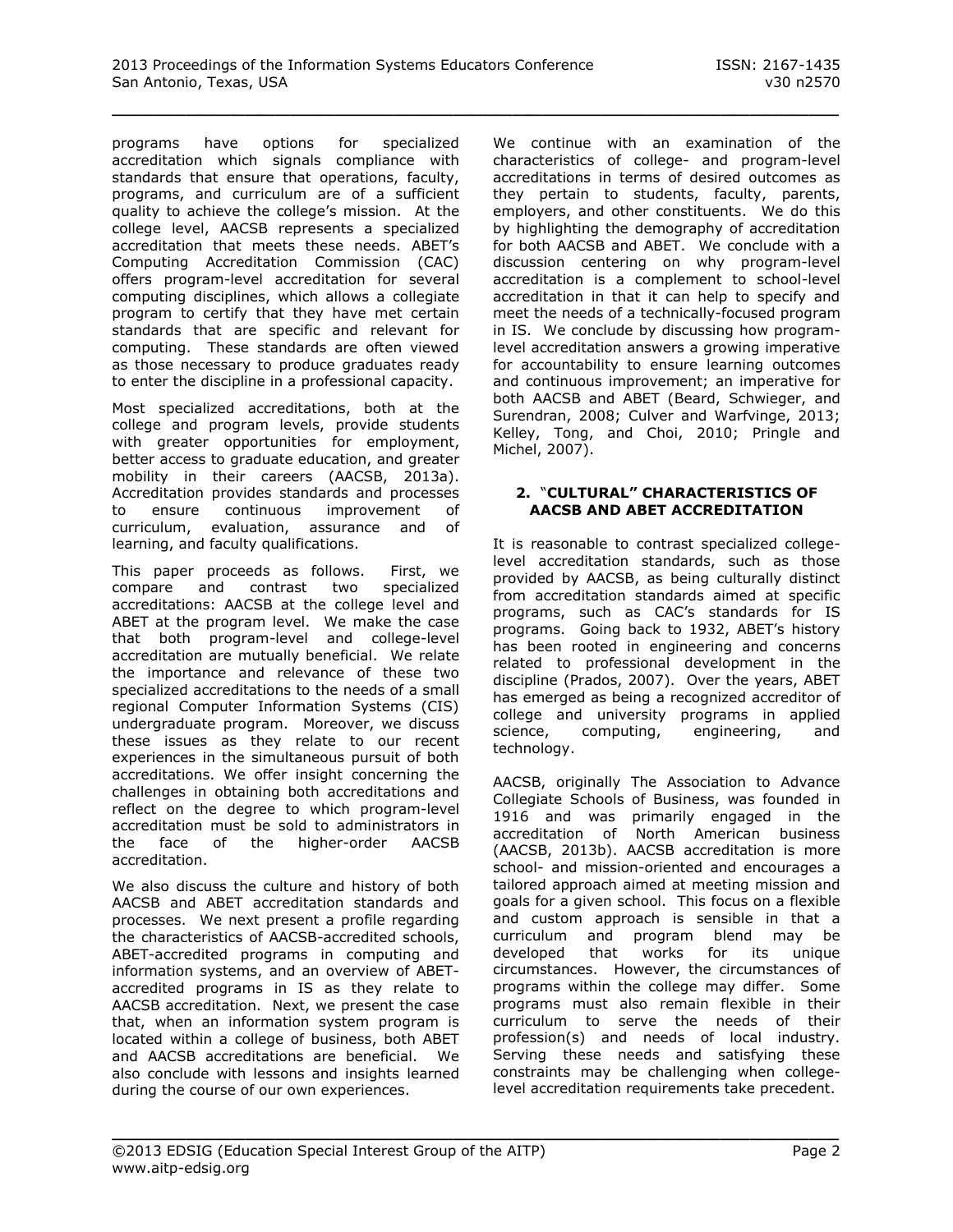Given the differing levels of analysis and different aims, AACSB and ABET offer both contrast and complement when program-level needs are considered. The objectives- and stakeholder-orientation of ABET serves as a model for how the unique characteristics of a program can also be accommodated.

#### **Characterizing the AACSB Accreditation Process**

The AACSB accreditation process is largely mission-driven in that most accreditation standards flow from an initial set called the *Strategic Management and Innovation Standards* (AACSB, 2013). AACSB characterizes it's mission-driven proclivity thusly: "'*Strategic Management' is based on the principle that a quality business school has a clear mission, acts on that mission, translates that mission into expected outcomes, and develops strategies for achieving those outcomes. It addresses three critical and related components: mission and strategy; scholarship and intellectual contributions; and financial strategies*" (AACSB, 2013). These initial standards (AACSB standards  $1 - 3$ ) provide an overarching tone for the balance of AACSB's business accreditation standards.

AACSB also provides standards (AACSB standards  $4 - 7$ ) for students, faculty, and staff in regards to how these constituents help to serve and realize a college's mission. There are also standards (AACSB standards  $8 - 12$ ) that address learning and teaching. Note that AACSB's assurance of learning (AOL) approach to quality assurance is not prescriptive such that the specific needs of disciplines and programs are discussed. For instance, when it comes to curriculum management, the college is given quite a bit of leeway: "*A curriculum maps out how the school facilitates achievement of program learning goals. It is defined by content (theories, concepts, skills, etc.), pedagogies (teaching methods, delivery modes), and structures (how the content is organized and sequenced to create a systematic, integrated program of teaching and learning). A curriculum is also influenced by the mission, values, and culture of the school*" (AACSB, 2013).

The management of college-level curriculum is also described as entailing: *"…processes and organization for development, design, and implementation of each degree program's structure, organization, content, assessment of*  *outcomes, pedagogy, etc. Curricula management captures input from key business school stakeholders and is influenced by assurance of learning results, new developments in business practices and issues, revision of mission and strategy that relate to new areas of instruction, etc.*" (AASCB, 2013). It is worth noting that AACSB does mention "key business school stakeholders," however, the process for identifying these stakeholders, and ensuring that their needs are met, is not explicit.

A final set of standards (AACSB standards 13 – 15) address the degree to which the program remains relevant by providing both faculty and students with opportunities for academic study and professional engagement. AACSB clearly desires that these endeavors intertwine.

In general, the AACSB culture focuses on the needs of the college by way of how a college of business mission describes the college's goals and purpose. Thus, while the aggregate learning needs and goals of the college as a whole are discussed, the acute needs of any one program are not specifically addressed. In the college of business, the more technical disciplines, such as accounting, finance, operations management, decision-support management, and information systems, may have additional needs that are not entirely met by the strictures of college-level accreditation. Certainly it is difficult for the learning goals and assurance of learning to acutely describe the needs of an intermediate programming class as such courses are not college-wide in nature.

AACSB is designed to accredit colleges of business that are deemed to fulfill their mission with processes that ensure assessment and continuous improvement. This process operates against a strategic plan to guide a five-year continuous improvement process. Schools that successfully pursue this process may renew their accreditation.

#### **Characterizing the ABET Program Accreditation Process**

The ABET accreditation process also relies on peer review and self-evaluation. However, given the applied nature of most programs accredited by ABET, there is an emphasis on Program Educational Objectives (PEOs) which are heavily oriented towards specific competencies which must be possessed by graduates, and observable and confirmable by industry constituents, in a period of one to five years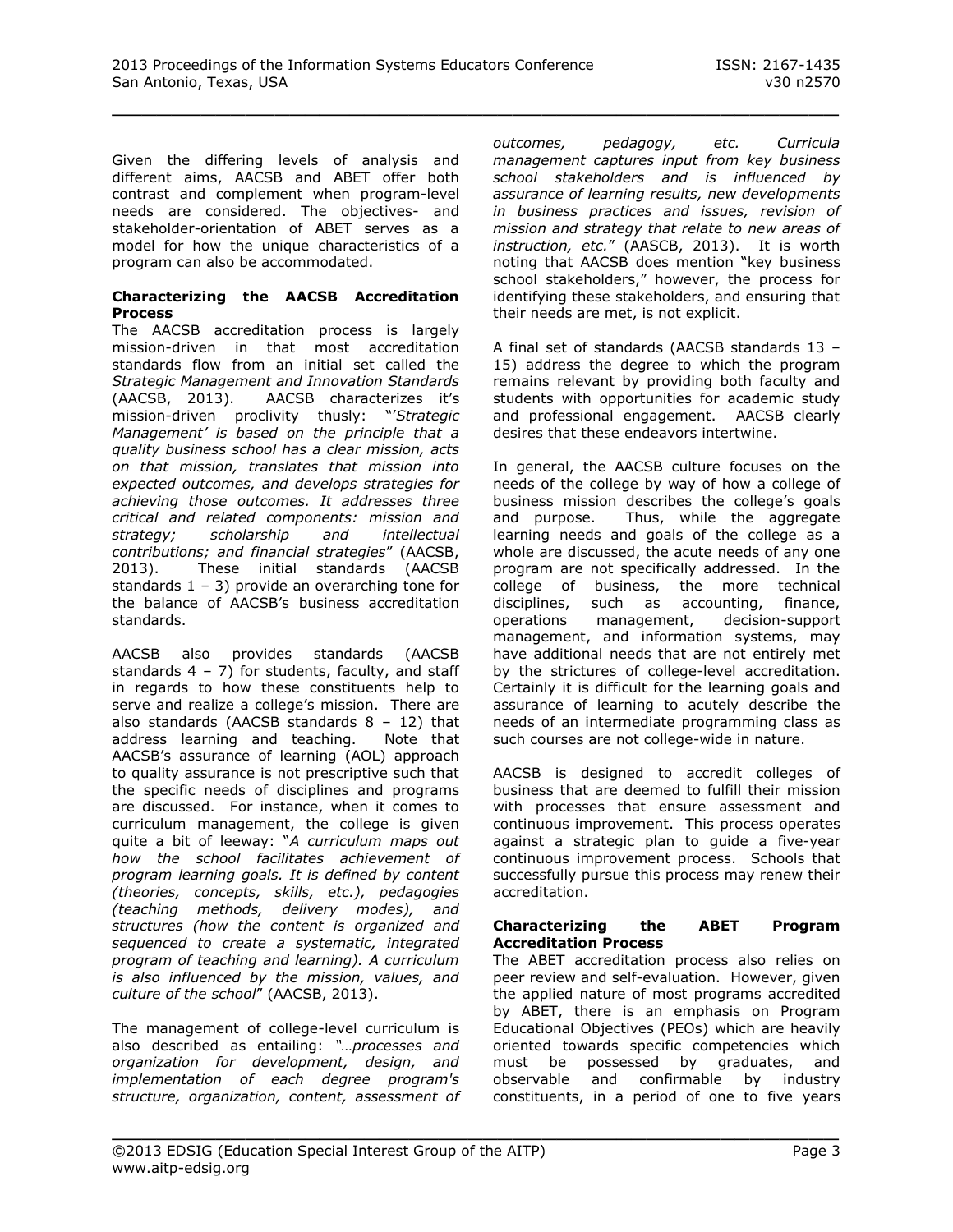after graduation. This is an outcomes-oriented approach that pervades the ABET assessment culture much as mission-orientation does for AACSB.

The ABET accreditation process moves back into the instructional realm by specifying both general and discipline-specific Student Outcomes (SOs) which must be mapped to a program's curriculum. An accredited program must show compliance with processes that lead to continuous improvement. This process threads from student performance in the classroom, up through the program-level SOs, and beyond to observations on PEO achievement. There is an emphasis on grounding student performance in the tangible artifacts and skills concomitant with applied disciplines.

ABET's CAC provides general and programspecific criteria as standards for accreditation. These criteria focus on students, PEOs, SOs, processes for continuous improvement. processes for continuous improvement, curriculum, faculty qualifications and activities, educational facilities, and institutional support. Programs meet these criteria by putting into place, maintaining, and reviewing processes for the management of PEOs, SOs, assessment, and evaluation (ABET, 2013b).

ABET specifies a range of assessment activities which, as is the case with AACSB, sit at the heart of accreditation actions. ABET mentions both an "Assessment" and a "Continuous Improvement" loop of activities which intertwine, inform, and provide feedback between them. Programs that remain in good standing are subject to review and renewal of accreditation every six years.

#### **3. AACSB-ACCREDITED COLLEGES AND ABET-ACCREDITED PROGRAMS**

Another means of understanding the contrast and characteristics between AACSB and ABET accreditation is to review basic data about schools and programs accredited. Our review of this data raises curiosity as to why there are so few ABET-accredited programs in IS. We also wonder how an accreditation for the college of business will meet the acute needs of its programs. While others, such as Larson and Harrison (2012), have extensively examined the characteristics of ABET-accredited programs in the USA, our aim is to compare and contrast

ABET-accreditation of IS programs as they are situated in AACSB-accredited schools.

## **AACSB Accreditation Statistics**

As of this writing there are 683 schools or institutions holding AACSB accreditation (AACSB, 2013c). Of these institutions, 501 are located in the United States, which constitutes 73% of the world-wide total. In this regard, it is reasonable to believe that the United States system of higher education has significant impact on attitudes towards accreditation.

The high number of accredited programs in North America belies the origins of AACSB and suggests growth opportunities internationally (see Figure 1 below).



#### *Figure 1. Large number of AACSBaccredited programs in North America*

#### **ABET Accreditation Statistics**

ABET has over 3,100 accredited programs in engineering and technology-related disciplines (ABET, 2013b). These programs are accounted for in 587 institutions of higher education in 24 countries (see Table 3 in appendix) (ABET, 2013b). Thus, many schools have multiple accredited programs. For some colleges of engineering and technology, the sum portfolio of accredited programs constitutes, more or less, a college-level accreditation. ABET accreditation remains quite important for professional certification and licensure in many engineering and technology related fields.

| ABET-accredited programs are governed by four |                                              |             |  |  |
|-----------------------------------------------|----------------------------------------------|-------------|--|--|
|                                               | accreditation commissions: Applied Science   |             |  |  |
| Accreditation                                 | Commissions;                                 | Computing   |  |  |
| Accreditation                                 | Commission;                                  | Engineering |  |  |
| Accreditation                                 | Commission;                                  | Engineering |  |  |
|                                               | Technology Accreditation Commission. Table 4 |             |  |  |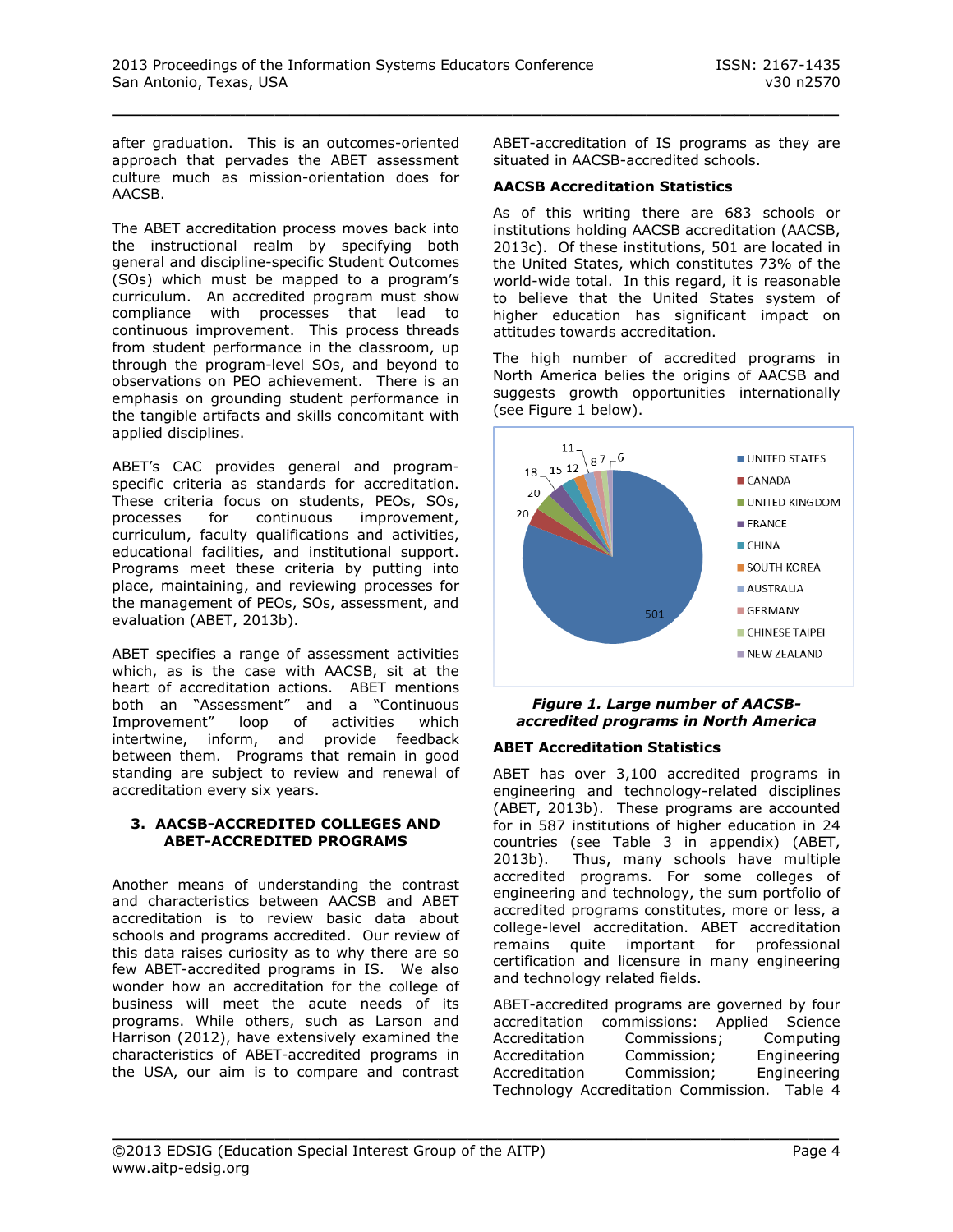(in appendix) shows the various criteria for programs covered under each commission. A closer examination of Table 4 also reveals that a majority of these criteria are specific engineering and engineering technology fields. Figure 2 provides a clearer view of the overwhelming influence and presence of engineering in ABET accreditation.



*Figure 2. Number of Programs by ABET Accrediting Commission*

## **ABET-Accredited Programs by Computing Discipline**

Shackleford et al. (2006) provide useful definitions and descriptions for the major computing disciplines: Computer Engineering, Computer Science, Information Systems, Information Technology, and Software Engineering. The CAC provides accreditation criteria for each of these programs. Given the relative age of the computing disciplines, most of the accredited programs are in Computer Science. Although arguably similar in age to Computer Science, there are fewer (293 vs. 52) ABET-CAC accredited programs in IS (ABET, 2013a). Figure 3 shows the distribution of the five major computing disciplines within the ABET accreditation commissions.

Shackleford et al. (2006) also aptly characterize the disciplines along a continuum spanning from hardware and software (Computer Engineering and Computer Science) to organizational needs<br>(Information Systems and Information (Information Systems and Information Technology), and those that bridge the two (Software Engineering and Information Systems). Further evidence of ABET's engineering grounding and culture is quite apparent in Figure 3 above.

As we ponder the "problem space" of computing (Shackleford et al., 2006), we can understand that, while ABET provides criteria for many engineering, technology, and computing disciplines, ABET is a culture concerned with the applied aspects of its disciplines (see Figure 10 in the appendix).



*Figure 3. Distribution of Computing Programs Accredited by ABET's Computing Accreditation Commission*

#### **ABET-Accredited Statistics Related to AACSB Accredited Colleges**

We also review the number of ABET-accredited programs in AACSB-accredited schools.

Although there are 47 ABET Computing Accreditation Commission programs accredited under the "Information Systems" criteria, these programs are known by 15 distinct names. Table 5 shows the distribution of programs names. This confusion in the nomenclature of the IS discipline remains problematic.

Another point of interest is the degree to which ABET-accredited programs conforming to CAC's IS criteria are located within the college of business. This is a matter of concern given the criteria for IS programs requires an additional Student Outcome specific to IS: "*(j) An understanding of processes that support the delivery and management of information systems within a specific application environment*" (ABET, 2013b). Generally, the college of business curriculum, particularly as guided by AACSB accreditation processes, readily supplies the "specific application environment" necessary for the fulfillment of this Student Outcome. Furthermore, the CAC specifies "…*One-half year of course work that must include varied topics that provide background in an environment in which the information systems will be applied professionally*" (ABET, 2013b). These 15-credit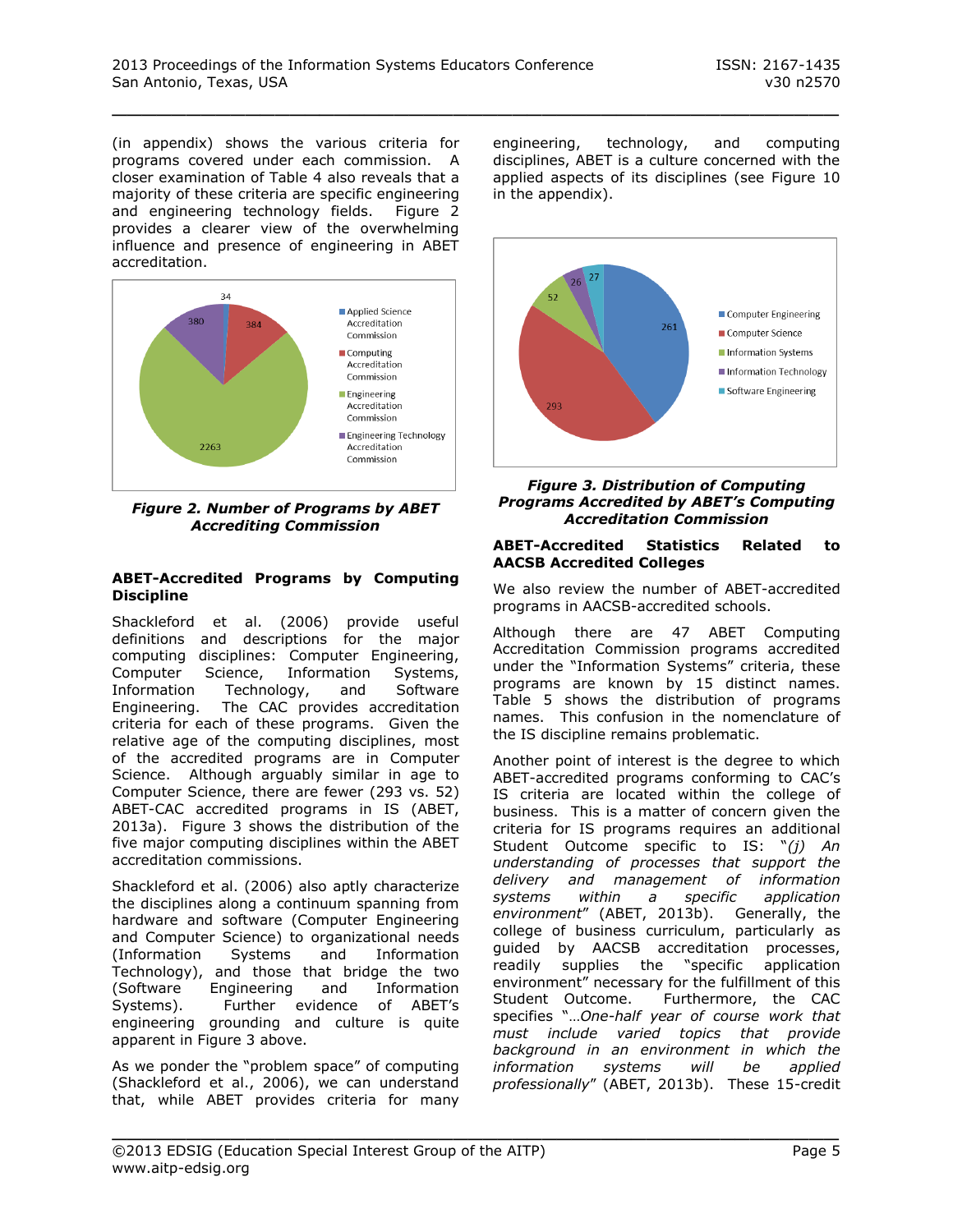hours are easily met by the core curriculum provided by most AACSB-accredited schools.

Whereas many programs accredited by the CAC have been accredited for close to 30 years, most of the IS programs have been accredited for 10 years or less (ABET, 2013b). This is likely due to the fact that the CAC didn't expand into Information Systems, Information Technology, or Software Engineering disciplines until recently. Figure 13 (in appendix) shows how many programs under CAC accreditation were accredited from the earliest days of ABET up through the 1980s, 1990s, 2000s, and into present times.

Also of interest would be the accrual of new accreditations under the CAC's IS program criteria. Figure 4 shows initial accreditation for programs in three phases: Early (2000-2003) – 13 new programs; Middle (2004-2009) – 28 new programs; Recent (2010-2013) – 7 new programs. The majority of IS programs have received initial accreditation in the Early and Middle periods (Figure 4).



#### *Figure 4. Periods of newly-accredited IS programs*

Another interest in ABET-accredited IS programs has to do with these programs' relationship to other entities. How many ABET-accredited programs in IS have ABET-accredited programs in CS at the same school (Figure 5)? How many ABET-accredited programs are located within the college of business (Figure 6)? How many of ABET-accredited programs, regardless of whether they are located in the college of business, have AACSB-accredited colleges of business on campus (Figure 7)?



#### *Figure 5. Percentage of Institutions Where CS is also Accredited*

Figure 5 (above) shows that in a majority of institutions, the Computer Science program is also ABET-accredited.



#### *Figure 6. Percentage of ABET-Accredited Programs located in the College of Business*

Figure 6 (above) shows that nearly two out of three ABET-accredited programs in IS are NOT in the college of business. This is an interesting fact that is somewhat counter intuitive. Given the history of IS, and the general focus of research in IS, it is usually safe to assume that most programs are located in the college of business. However the data show that a minority of ABET-accredited programs in IS are are found in a college of business.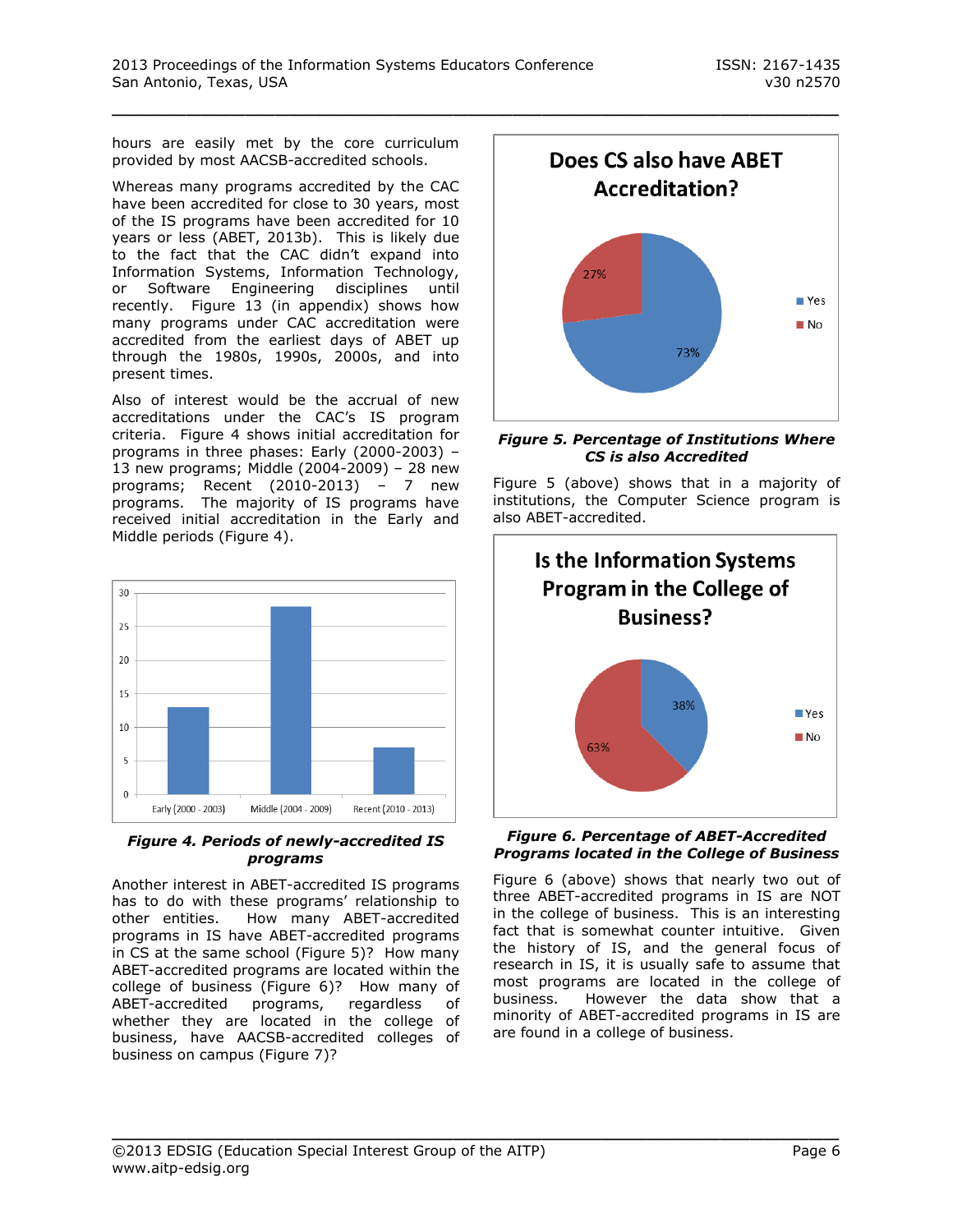

#### *Figure 7. Percentage of ABET-Accredited Programs where the College of Business is AACSB-Accredited*

Figure 7 (above) shows that an equal majority of the institutions with ABET-accredited IS programs also have an AACSB-accredited business school. It is likely that these programs fulfill IS-specific criteria curricular needs in cooperation with the AACSB-accredited school of business on their campus.

Table 1 rounds out this analysis by showing that institutions with an ABET-accredited IS program NOT located in the college of business, but where that college of business is AACSBaccredited, are in the majority. In Table 1 below, the total of all percentages in all cells adds up to 100%.

|                | <b>AACSB</b> | <b>Not AACSB</b> |
|----------------|--------------|------------------|
| In Biz         | 21%          | 17 <sub>%</sub>  |
| <b>Not Biz</b> | 42%          | 21%              |

*Table 1. Distribution of ABET-accredited programs: Presence in College of Business and AACSB-accreditation for College of Business*

# **Relevance to AITP-EDSIG**

Another important issue is whether the topic of ABET program accreditation, as it relates to AACSB accreditation, is of any concern to the AITP's Special Interest Group for Information Systems Educators (EDSIG). We offer two quick and non-scientific proxies to gauge this. First, we recorded the institutional affiliation of all

authors listed in the 2012 proceedings of the Information Systems Education Conference in New Orleans. There were 199 unique authors/presenters of refereed papers, abstracts, workshops, panels, presentations, and posters. These authors represented 88 institutions of higher education and a handful of organizations or companies. For the purposes of our demonstration, we'll just focus on the 88 institutions of higher education. Ten of these institutions (13%) have an ABET-accredited IS program on campus (most are programs in which the authors are faculty – see Figure 8).



*Figure 8. ISECON 2012 Institutions with an ABET-Accredited IS Program*

We can also examine how many of the authors/presenters at ISECON 2012 are from institutions with an AACSB-accredited school/college of business. This presents an interesting figure where the number of AACSBaccredited institutions is 37 (42%), which is nearly triple the number of ABET-accredited programs (see Figure 9 below).



*Figure 9. ISECON 2012 Institutions with an AACSB-Accredited Business School*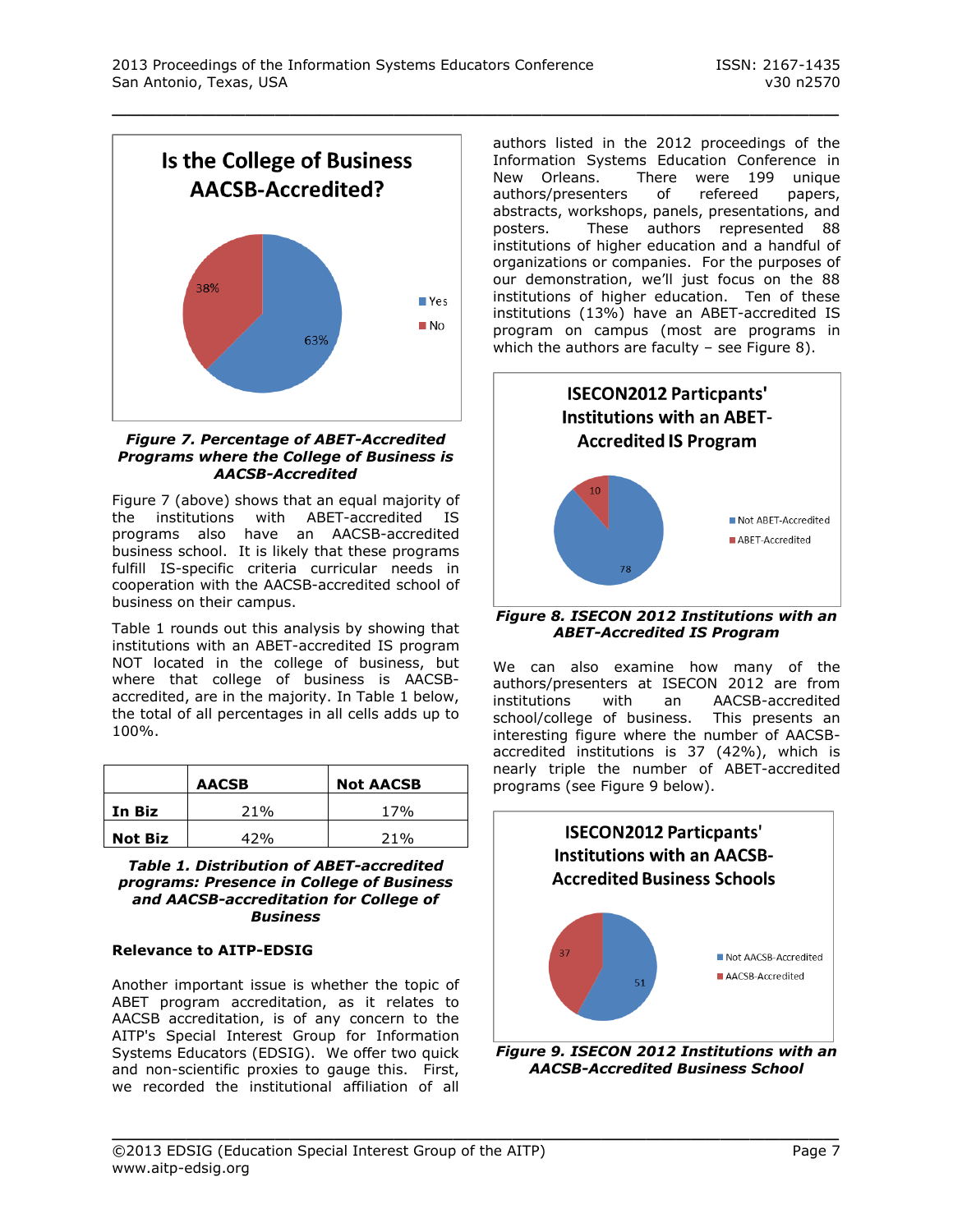The implication here is that there is potential opportunity for more of these programs where the business school is AACSB-accredited to explore synergy possible by program-level accreditation. Certainly ABET's IS-specific criteria call for collaboration with the business school.

Another "thumbnail" proxy for gauging interest in ABET would be the number of peer-reviewed papers or abstracts submitting and published in the ISECON proceedings. A quick title search and subject search reveals few papers each year on the topic from 2006 to 2012 (see Table 2 below). Data were obtained using the ISECON proceedings website's search feature (http://proc.isecon.org/).

| Year | <b>ABET</b><br>In title | ABET in<br>Keyword | <b>Number</b><br>οf<br>in<br><b>Papers</b><br><b>Proceedings</b> |
|------|-------------------------|--------------------|------------------------------------------------------------------|
| 2012 | 1                       | 1                  | 66                                                               |
| 2011 | 2                       | 1                  | 74                                                               |
| 2010 | 0                       | 2                  | 103                                                              |
| 2009 | 3                       | 4                  | 99                                                               |
| 2008 | 0                       | 1                  | 97                                                               |
| 2007 | 2                       | 0                  | 129                                                              |
| 2006 |                         | n                  | 126                                                              |

#### *Table 2. ABET-related research activity in ISECON Proceedings 2006-2012*

# **Opportunity**

We believe the data concerning ABET-accredited programs in IS reveal opportunities for non-ABET-accredited IS programs. This assertion raises certain questions: Why colleges of business with IS programs not pursuing (or not planning to pursue) AACSB accreditation? Of the IS programs in AACSB-accredited colleges of business, why are these programs not pursuing ABET accreditation? We address the structures which may lead to answers to these questions in the next section.

#### **4. THE NEED FOR PROGRAM-LEVEL ACCREDITATION**

While the by-product of specialized accreditations, such as AACSB and ABET, may be signals of quality and strength of compliance, it can be argued that the means by which these privileges are earned is through systematic assessment of programs, curriculum, and faculty. Such processes lead to quantifiable and verifiable continuous improvement. Thus, at each level, AACSB and ABET offer concrete and actionable guidance. However, the importance of assessment and continuous improvement are not conveyed or operationalized similarly at each level.

AACSB provides a means of demonstrating, through assurance of learning, that the curriculum, implemented across disciplines and programs, lead to student learning that is consistent with the goals and mission of the college. On the other hand, ABET has a focus on program objectives which are designed to meet the needs of stakeholders. ABET is particularly effective at providing an assessment and continuous improvement process which supports the needs of local stakeholders.

An ABET-accredited IS program benefits from AACSB in that the program-specific aim of ensuring that IS skills and knowledge is enhanced by their application in business. Thus, the business core, and in particular, a business capstone course, provide context for focusing the IS program and its curriculum. In this regard, the imperative for accreditation is somewhat higher for the IS program is it needs accreditation guidance for standards particular to its technical nature and accreditation guidance for its application area.

Our experience with seeking program-level accreditation in parallel to college-level accreditation has revealed three principle concerns: need, relevance, and imperative.

# **Program-Level Need**

The IS discipline spans a unique set of concerns. Whereas organizational issues relevant to IS are somewhat grounded in management, marketing, industrial psychology and sociology, the IS discipline is also very technical and applied (Shackleford et al., 2006). There are changes and trends in areas related to application technology, software methods, and systems architectures which IS programs must respond to. Thus, while our assessment efforts must be used to improve our curriculum, our curriculum, as it responds to trends, presents a moving target. This makes it difficult to develop data for longitudinal assessment comparison. For IS programs, this increases the importance of program objectives.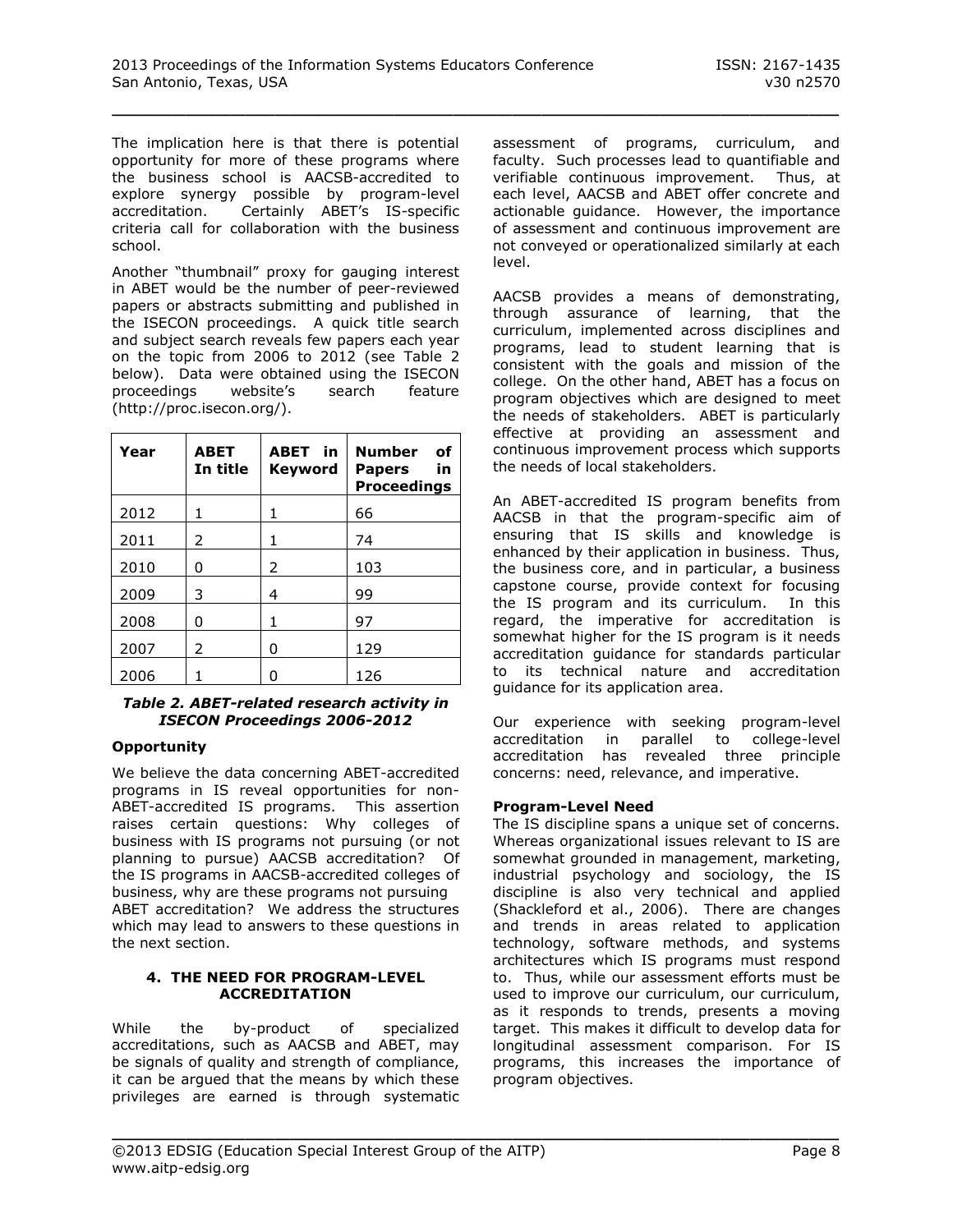Given the volatile nature of the technology component of the IS discipline, an objectivesand stakeholder-orientated accreditation process allows a program to grow and adapt in phases. The ABET accreditation process for IS programs provides Program Educational Objectives (PEOs) and Student Outcomes (SOs). PEOs are similar to mission-oriented objectives in AACSB in that programs can tailor these objectives to both industry trends and local needs. The ABET process ensures regular review of PEOs according to the assessment and continuous improvement process which incorporates student performance on SOs and stakeholder input. A strength of the ABET process is the degree to which PEOs are emphasized and dictate the subsequent structure of SOs, Course Learning Outcomes (CLOs), efficacy of mission, etc. Thus, PEOs ensure/enforce synchronization with stakeholders, students, mission, and employers as the program must map from PEOs to these other things.

It is important to note that the act of just assessing does not guarantee any program-level improvements. Entire areas of assessment literature highlight the criticality of developing good assessment instruments with respect to quality and reliability. Moreover, the systematic use of assessment outputs for continuous improvement must also be monitored and managed carefully. That is, the presence of an assessment process alone in insufficient to ensure that meaningful continuous improvement will transpire.

IS programs need a program-level accreditation process as the standards, guidance, and process make it prudent to shape PEOs about stakeholder input and needs. This allows an IS program to use SOs, which are typically prescriptive from ABET's criteria, to "anchor" the program's core curriculum. For instance, in our own program, core courses are used to measure SOs and ensure ABET compliance. We then use electives explore new topics and ensure currency and relevancy. During the course of an 18 month rotation with these electives, we identify the usable and useful aspects covered and move incorporate that into our core curriculum. This approach provides a solution for a rather profound problem for IS programs: how do we reconcile between the application area of business, the need for core traditions in computing education and training, and respond to new and emergent trends in computing?

A program-level accreditation process, such as ABET's, has provided our program with a model to define our core curriculum, via our SOs, around the central concern of IS development – which is an arguably appropriate approach for a Computer Information Systems program. At the same time, we heed an imperative to remain grounded in business. In either case, ABET's SOs also can be designed with the flexibility to define a program as being more managerial of more technical. In our case, our program's mapping of SOs to our curriculum is evenly distributed about our core curriculum with some leaning towards information systems development topics.

# **Relevance**

\_\_\_\_\_\_\_\_\_\_\_\_\_\_\_\_\_\_\_\_\_\_\_\_\_\_\_\_\_\_\_\_\_\_\_\_\_\_\_\_\_\_\_\_\_\_\_\_\_

ABET accreditation of our program has also provided an additional means of ensuring relevance in our program. The PEO-focus of the ABET accreditation criteria is well-suited to meet expectations, needs, outcomes, imperatives from legislation, parents, employers, consumers, industry – and to validate those outcomes. Ultimately, program accreditation assists a program to remain relevant by allowing for constant assessment and improvement. However, ABET's general computing criteria, and criteria specific to information systems, grounds our program in the fundamentals of the discipline. When coupled with an elective strategy that accommodates new technologies and trends, our IS program is equipped to prepare graduates to meet industry needs. It seems that this marks the ultimate goal to establish relevancy – the professional placement of graduates who meet the objectives of the program. In our case, we have little doubt that our ability to prepare students for successful professional placement is among our highest imperatives for the relevance of our program (Fischer, 2013).

# **Imperative**

\_\_\_\_\_\_\_\_\_\_\_\_\_\_\_\_\_\_\_\_\_\_\_\_\_\_\_\_\_\_\_\_\_\_\_\_\_\_\_\_\_\_\_\_\_\_\_\_\_

What seems missing, above all else, for program-level accreditation of IS programs is professional imperative. As many ABETaccredited IS programs exist outside of the college of business (often in engineering schools, technology schools, or a combination of business/engineering/technology schools), it would appear that these programs are governed by a culture that favors more technical concerns (Figure 11). Put another way, the imperative for program-level ABET accreditation has a tradition in colleges of technology and engineering, where professional certification and licensure relies on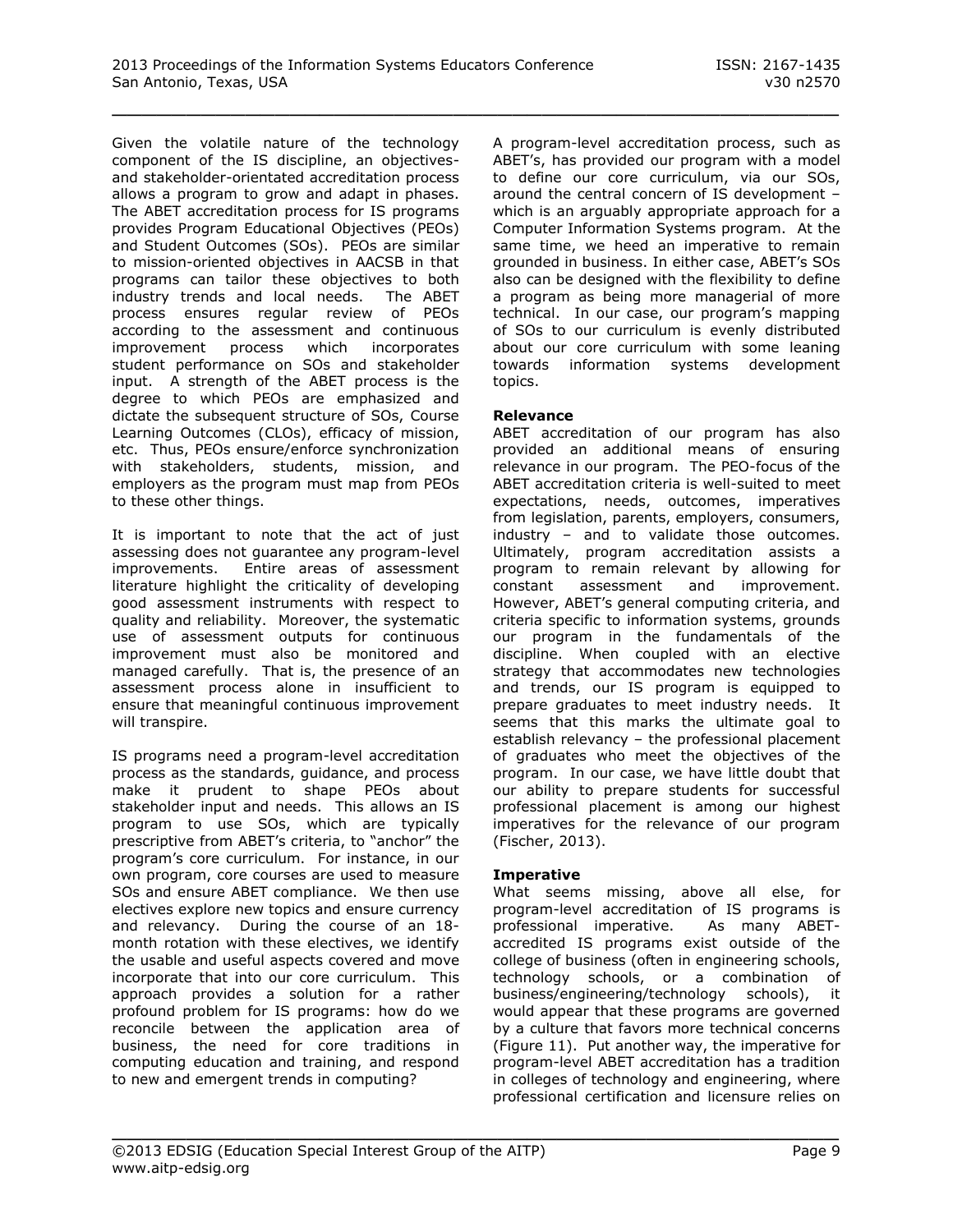these accreditation. As the heritage of IS programs lies more with business and organizational needs, the strong imperative for ABET accreditation for IS programs in AACSBaccredited business schools is lacking.

As we have previously noted, a lack of imperative for program-level accreditation for computing programs in a college of business may be due to both a level-of-analysis mismatch between AACSB and ABET, and some degree of friction from a mismatch of cultures. Generally, a dean of an AACSB-accredited college has little imperative to seek and achieve program-level accreditation. There are exceptions, according to other professional needs (such as in Finance and Accounting), or according to the personal disposition of a dean, or according to other institutional proclivities. However, data on accredited programs provides evidence that AACSB-accredited schools of business are less likely to seek program-level certifications such as ABET.

#### **5. OVERCOMMING CHALLENGES AND OBSTACLES**

The motivations for seeking a specialized accreditation at the school-level are completely different from those at the program level. In our experience, this is particularly so for schools with AACSB accreditation. In the ABET culture, particularly in light of licensure and professional certification, the imperative for program-level accreditation is higher. However, this is evidenced more so in the engineering side, rather than in the computing disciplines. The principle challenges we have observed, in the context of establishing need are: finding the imperative we mention above; overcoming cultural biases; the inherent identity crisis of the computing disciplines (in particular IS); and garnering top administrative support.

# **Overcoming Bias**

Communicating the value of program-level accreditation by appeal to need, relevance, and imperative is not an entirely prescriptive approach. There have been challenges in our initial accreditation process that revealed fundamental biases in how the information systems discipline is perceived and the political/power position of IS programs in the college of business. Whereas in our case administrators have been very supportive, the clash of cultures between business and engineering and technology provides

"headwinds" from both our business identity and from prevailing ABET culture of engineering. On the business side, there were times we felt as though AACSB had little consideration for IS as a discipline. For instance, the *2011-12 AACSB Business School Questionnaire (BSQ)* asks accredited schools about undergraduate programs in Economics, International Business, Management, and Marketing, but not Information Systems. Furthermore, while Figure 13 shows that the popularity in ABET accreditation in computing peaked in the first decade of the  $21<sup>st</sup>$  century, there were clearly more Computer Science programs over time. Perhaps in this case ABET's engineering bias shows here as there is little evidence that accreditation have been actively marketed towards information systems programs.

# **Identity Crisis**

Given that programs which are currently accredited (and are thus classifiable) under the CAC's information systems criteria are known by 15 different names, it seems that information systems, as a discipline, continues to suffer under identity crisis. Whereas Figure 10 demonstrates how a computing discipline can be understood along a dimension ranging from theory to practice, and operating from an organizational down to hardware and architectural level, it is clear that characterizing a computing discipline is somewhat fraught. However, among all of the computing programs accredited by the CAC, programs classifiable as information systems have the widest variation in program name (see Table 5 and Table 6). While the "Computer Information Systems" nomenclature is almost as widely in use as "Information Systems," it is likely some attempt to reinforce and reestablish the technical component of the discipline is needed to minimize confusion for prospective students and employers of students.

A close examination of the CAC's criteria for computing programs in general, and information systems programs in particular, demonstrates that core computing topics remain paramount. In this regard, ABET has remained consistent in characterizing of the core topics in computing:

- Coverage of the fundamentals of a modern programming language
- Data management

- Networking and data communications
- Systems analysis and design
- The role of Information Systems in organizations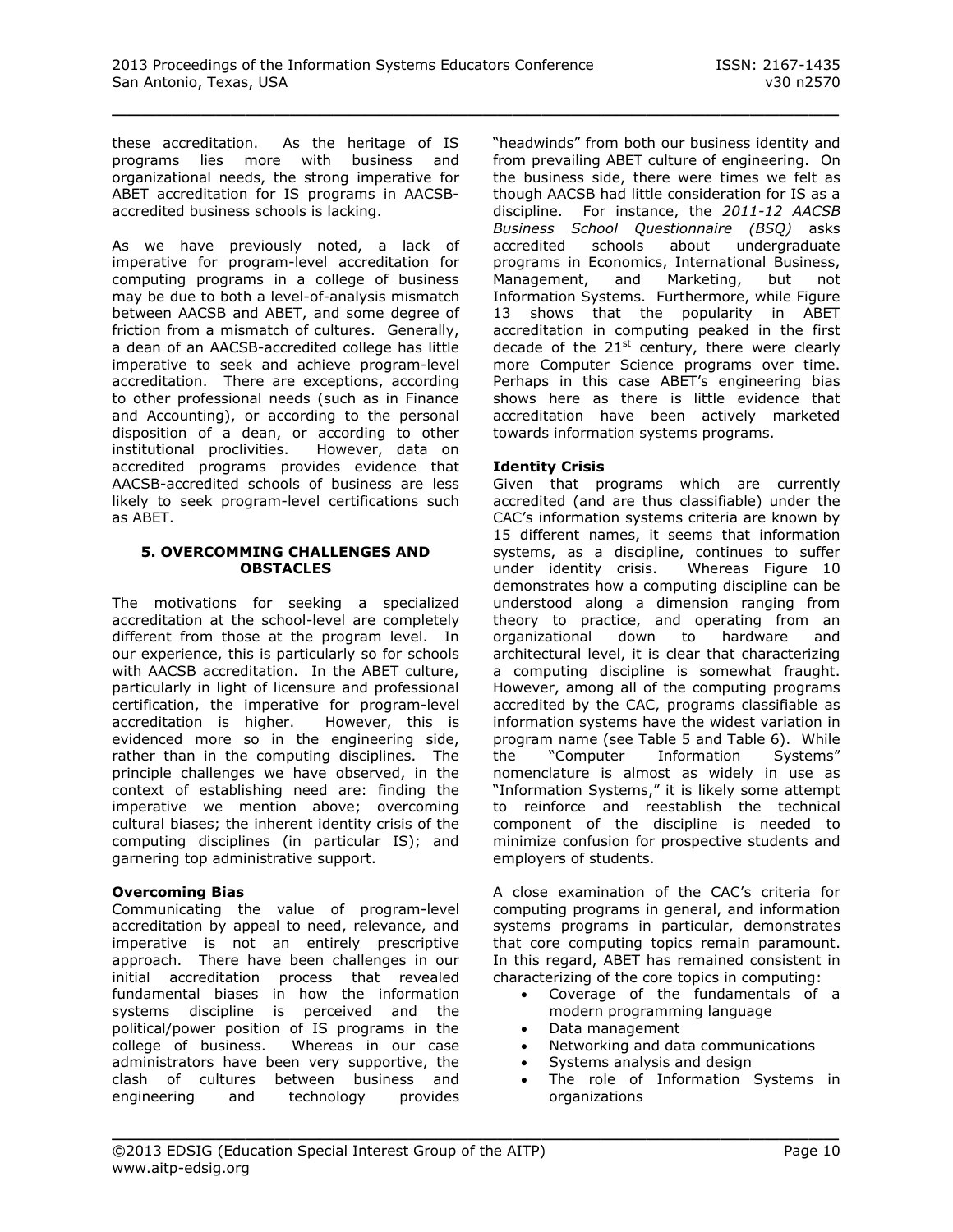On the other hand, guidance from other professional organizations (AIS, AITP, ACM) has been less consistent and variations have been the subject of controversy (Longenecker, Feinstein, and Clark, 2013). Thus, while we may suggest that this "identity crisis," possibly rooted in where IS scholars/educators/employers believe IS functions along a continuum from technology to business/organizational needs, we also hold that program-level accreditation for information systems provides a reasonable means of managing this crisis.

#### **Antecedents and Challenges: Lessons Learned**

Among the stated aims of this paper is to both share our conviction that ABET accreditation provides a meaningful complement to AACSB accreditation and share our experiences in seeking these accreditations. We now share some of these observations.

It may not come as a surprise that support from administration was a key factor to earn ABET accreditation. To obtain top management support remains vital received wisdom from our own literature (Markus, 2003). Equally important, however, is the support and "buy in" from program faculty. In our experience, aside from a very low minority of C.A.V.E. men/women that may be found in any environment, a significant and credible majority of program faculty must completely participate for a program-level certification to work. This is so as success requires complete and reliable engagement in the entire process: planning, collecting, assessing, and evaluating program assessment data for continuous improvement. Given the various "headwinds" we describe in this paper, program faculty must not only be tenacious, but must also seek the cooperation of non-program faculty. This was often only possible due to support from administration. There are also considerable initial and ongoing costs associated with ABET accreditation. Administration must be willing to incur costs for<br>both college-level and program-level both college-level and accreditation. There are considerable start-up costs over and above what will be required to maintain standards of accreditation. It is important to mention that these costs go beyond money and extend into commitment of time and other resources.

In retrospect, particularly given a significant degree of overlap in the pursuit of AACSB and ABET accreditation, our principle challenges where:

- Resource availability
- Administrative support
- Culture clash AACSB/Business vs. ABET/Engineering
- Curriculum guidance Following AIS/AITP/ACM guidance vs. modeling on ABET

While we feel ABET provides a good system for shaping curriculum, solutions to the other challenges were achieved due to good administrative support and tenacious efforts on the part of faculty. Of all challenges, the "culture clash" was at times the most difficult. This may stem entirely from undertaking the ABET effort with some overlap while the AACSB effort was underway. Both processes constituted multi-year campaigns with a significant amount of self-study and selfassessment required before a comprehensive assessment process is adopted.

# **5. CONCLUSION**

Our own experiences illustrate that programlevel accreditation addresses the need for an IS program to provide value to program stakeholders. This is accomplished using a core program curriculum to remain grounded in the fundamentals of computing while utilizing electives to address local needs and to explore new and emerging trends. This approach allows our program to remain relevant and creates some imperative for program-level accreditation. Our most vital means of establishing this imperative has been the understanding and support of top administration. As our institution provides a strategic goal that each unit seek the highest accreditations possible, our program has been able to secure ABET accreditation for our CIS program by way of institutional imperative.

# **Truth to Power**

The hurdle of infusing ABET accreditation as a strategy to meet program/stakeholder needs, while also satisfying college-level AACSB accreditation, is perhaps the most profound. This process can be characterized as an exercise in speaking "truth to power" (Wildavsky, 1979). In a college of business, regardless of the stature, health, and efficacy of the IS program, the concerns of any program will not take precedent over those of the college; particularly not when AACSB accreditation is at stake.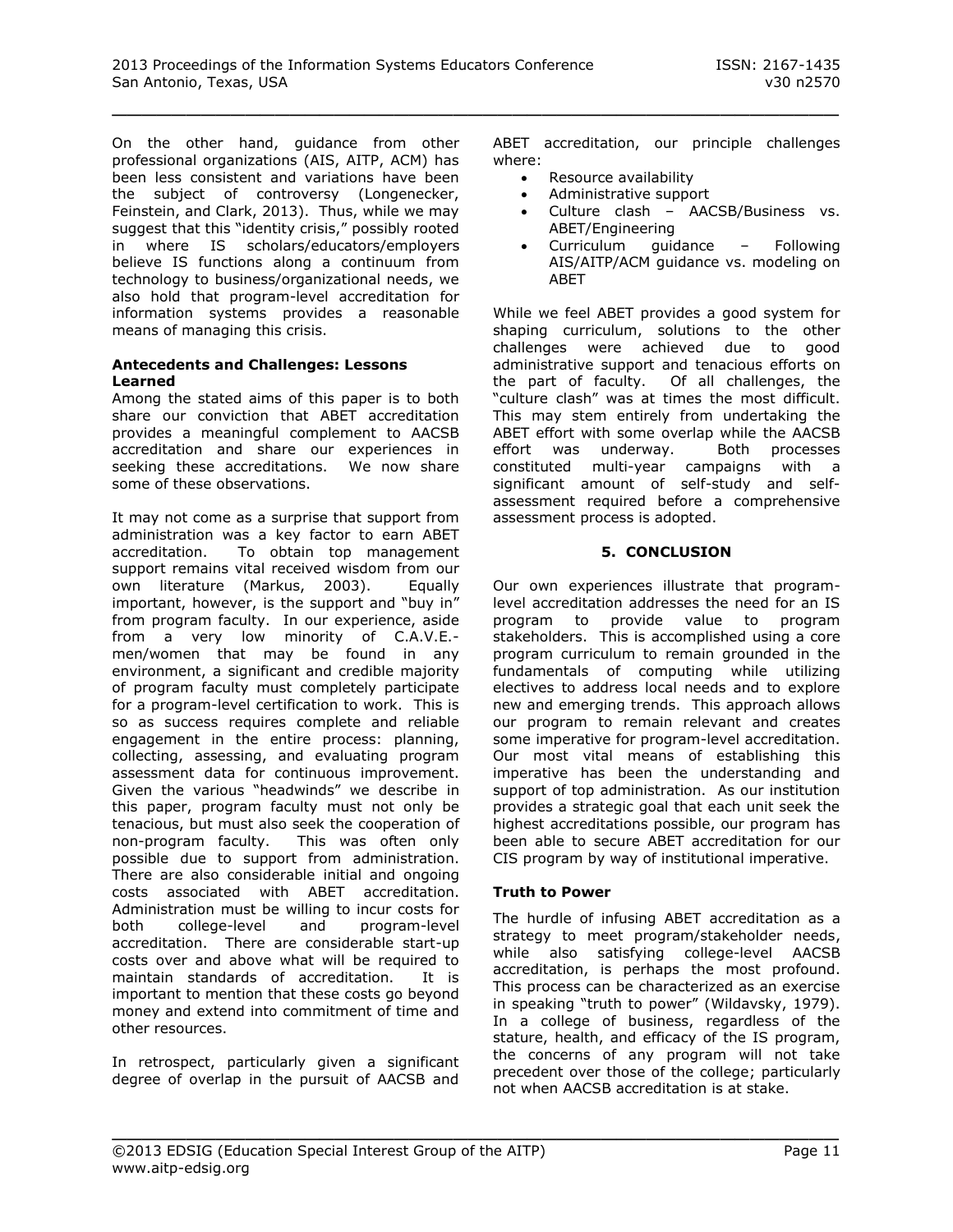Moreover, it is important to consider which "view" of the business school is dominant. This is significant as AACSB, being mission-oriented, enables matters pertinent to the role of programs and curricula to flow from the "tenor" of the college mission. If the college of business is seen as a "trade school," in keeping with the earliest roots set in the Harvard Business School (Binks, Skarkey, and Mahon, 2006), then the technical nature of the IS program may be accommodated. However, the search for more serious grounding in positivist science from the 1950s and 1960s still pervades the North American business school culture (again, shown as overwhelmingly dominant in AACSB). As such, programs where cognitive and behavioral science are influential (Management, Marketing, Economics) may view the practical needs of the IS program as secondary. Whereas the accounting and finance disciplines have professional certification and licensure as imperatives, IS typically does not.

However, the question remains: how can an IS program in an AACSB-accredited school speak the "truth" of the benefits of program-level certification to the "power" of AACSBcertification? The way forward may lie in demands for accountability - legislative, stakeholder driven, and administration-directed – for measurable outcomes from higher education. Fortunately, program-level accreditation such as ABET's CAC criteria for information systems, asks for assessment and continuous improvement at a granularity that may soon become requisite for AACSB. As it stands, newer 2003 standards for AACSB, which must be implemented from 2013 onwards, are a step in this direction.

# **Moving Forward**

Solutions to the various impediments and "head winds" we have described here may not quickly arise or offer uniformly prescriptive actions. However, while we see clearly a symbiosis and synergy between AACSB and ABET accreditation, reconciling these cultures is challenging. A future direction for work in this area is to develop an explicit process model that better describes the interplay between college-level (AACSB) and program-level (ABET) accreditation. Each approach offers a level of analysis for assessment and continuous improvement which can be used to understand and improve the IS curriculum. We believe that this understanding can be achieved for other disciplines in the college of business as well. Among the greater

value-added benefits for college-level AASCB processes in the addition of program-level ABET accreditation is how ABET accreditation uses program-level objectives to meet local stakeholder needs. It is likely that meeting these needs are the ultimate test of the success of both the college and the academic program.

## **6. REFERENCES**

- AACSB, (2013a). 2013 Business Accreditation Standards. AASCB International. [http://www.aacsb.edu/accreditation/busines](http://www.aacsb.edu/accreditation/business/standards/2013/strategic-management-and-innovation/) [s/standards/2013/strategic-management](http://www.aacsb.edu/accreditation/business/standards/2013/strategic-management-and-innovation/)[and-innovation/.](http://www.aacsb.edu/accreditation/business/standards/2013/strategic-management-and-innovation/) Last accessed: 07/15/2013.
- AACSB, (2013b). AACSB Accreditation Standards. AACSB International. [http://www.aacsb.edu/accreditation/standar](http://www.aacsb.edu/accreditation/standards/) [ds/.](http://www.aacsb.edu/accreditation/standards/) Last accessed: 07/15/2013.
- AACSB, (2013c). Schools Accredited in Business, AACSB International. [http://www.aacsb.edu/accreditation/Accredit](http://www.aacsb.edu/accreditation/AccreditedMembers.asp) [edMembers.asp.](http://www.aacsb.edu/accreditation/AccreditedMembers.asp) Last accessed: 07/18/2013.
- ABET, (2013a). Accredited Program Search. [http://main.abet.org/aps/Accreditedprogram](http://main.abet.org/aps/Accreditedprogramsearch.aspx) [search.aspx.](http://main.abet.org/aps/Accreditedprogramsearch.aspx) Last accessed: 07/19/2013.
- ABET, (2013b). Criteria for Accrediting Applied Science Programs, 2013 - 2014. [http://www.abet.org/uploadedFiles/Accredit](http://www.abet.org/uploadedFiles/Accreditation/Accreditation_Step_by_Step/Accreditation_Documents/Current/2013_-_2014/cac-criteria-2013-2014.pdf) ation/Accreditation Step by Step/Accreditat [ion\\_Documents/Current/2013\\_-\\_2014/cac](http://www.abet.org/uploadedFiles/Accreditation/Accreditation_Step_by_Step/Accreditation_Documents/Current/2013_-_2014/cac-criteria-2013-2014.pdf)[criteria-2013-2014.pdf.](http://www.abet.org/uploadedFiles/Accreditation/Accreditation_Step_by_Step/Accreditation_Documents/Current/2013_-_2014/cac-criteria-2013-2014.pdf) Last accessed: 07/18/2013
- Beard, D., Schwieger, D., & Surendran, K. (2008). Integrating soft skills assessment through university, college, and programmatic efforts at an AACSB Accredited Institution. Journal of Information Systems Education, 19(2), 229-240.
- Binks, M., Starkey, K., & Mahon, C. L. (2006). Entrepreneurship education and the business school. Technology Analysis & Strategic Management, 18(1), 1-18.
- Boyer, E. L. (1991). The scholarship of teaching from: Scholarship reconsidered: Priorities of the professoriate. College Teaching, 39(1), 11-13.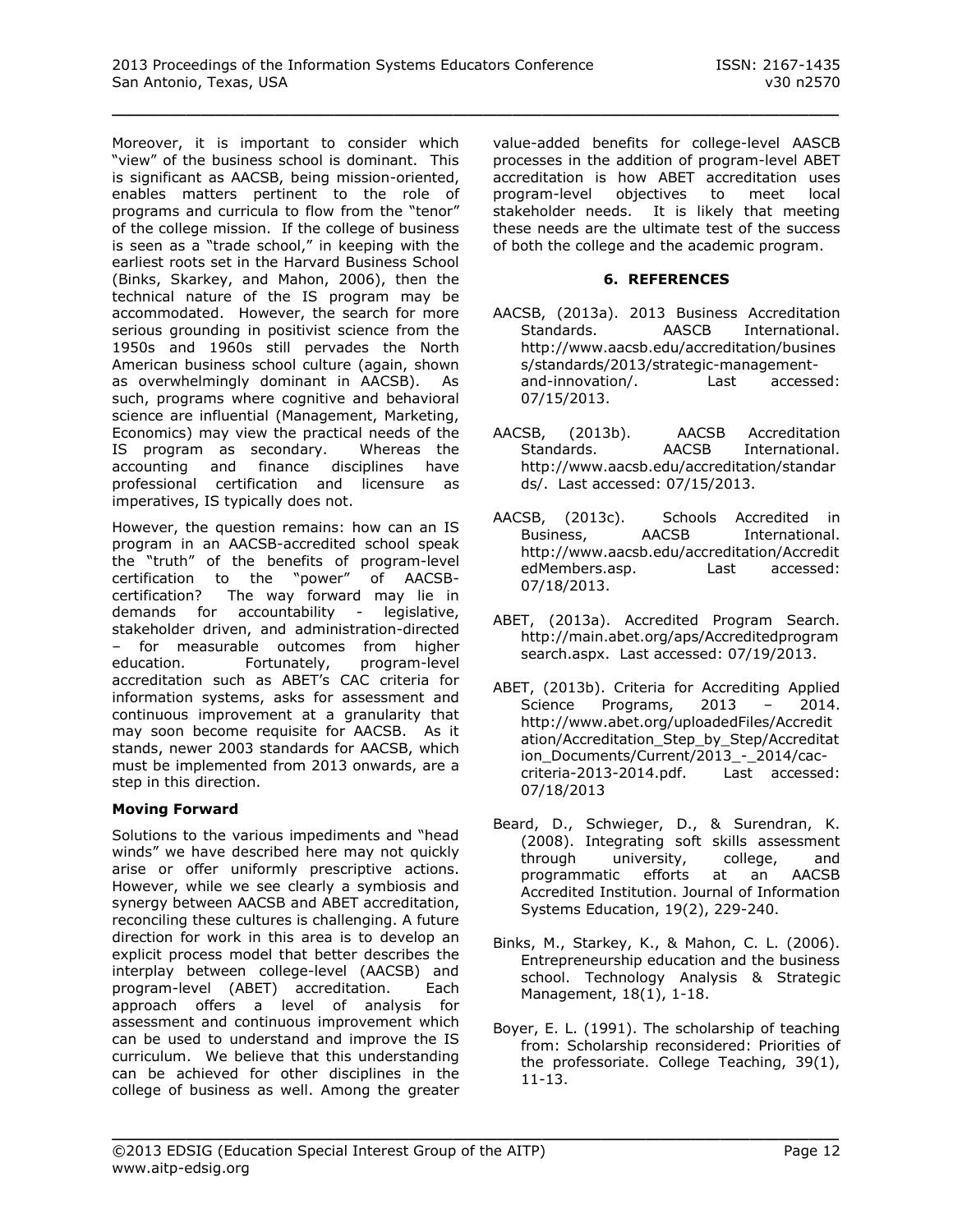- Culver, S. M., & Warfvinge, P. (2013). Assessment, accountability, and educational quality in the United States and Sweden. European Journal of Higher Education, 3(1), 10-23.
- Fischer, K. (2013). A College Degree Sorts Job Applicants, but Employers Wish It Meant More. The Chronicle of Higher Education, March 4, 2013. [http://chronicle.com/article/The-](http://chronicle.com/article/The-Employment-Mismatch/137625/)[Employment-Mismatch/137625/.](http://chronicle.com/article/The-Employment-Mismatch/137625/) Last Accessed, 07/19/2013
- Kelley, C., Tong, P., & Choi, B. J. (2010). A review of assessment of student learning programs at AACSB schools: A dean's perspective. Journal of Education for Business, 85(5), 299-306.
- Larson, S. and Harrington, M.C.R. (2012), A Survey of ABET Accredited Information Systems Undergraduate Programs in the USA. 2012 Proceedings of the Information Systems Educators Conference, 29(1961), New Orleans Louisiana, USA. pp. 18.
- Longenecker, B., Feinstein, D., Clark, J. D. (2013). Information Systems Curricula: A Fifty Year Journey. Information Systems Education Journal, 11(6) pp 71-95.

http://isedj.org/2013-11/ ISSN: 1545-679X. (A preliminary version appears in The Proceedings of ISECON 2012)

- Markus, M. L. (1983). Power, politics, and MIS implementation. Communications of the ACM, 26(6), 430-444.
- Prados, J. W. (2007). A Proud Legacy of Quality Assurance in the Preparation of Technical Professionals: ABET 75th Anniversary Retrospective. ABET, Baltimore, pp.346.
- Pringle, C., & Michel, M. (2007). Assessment practices in AACSB-accredited business schools. Journal of Education for Business, 82(4), 202-211.
- Shackelford, R., McGettrick, A., Sloan, R., Topi, H., Davies, G., Kamali, R., ... & Lunt, B. (2006). Computing curricula 2005: The overview report. ACM SIGCSE Bulletin, 38(1), 456-457.
- Southern Association of Colleges and Schools Commission on Colleges (SACS). (2012). The Principles of Accreditation: Foundations for Quality Enhancement. pp. 44
- Wildavsky, A. B. (1979). Speaking truth to power. Transaction Books.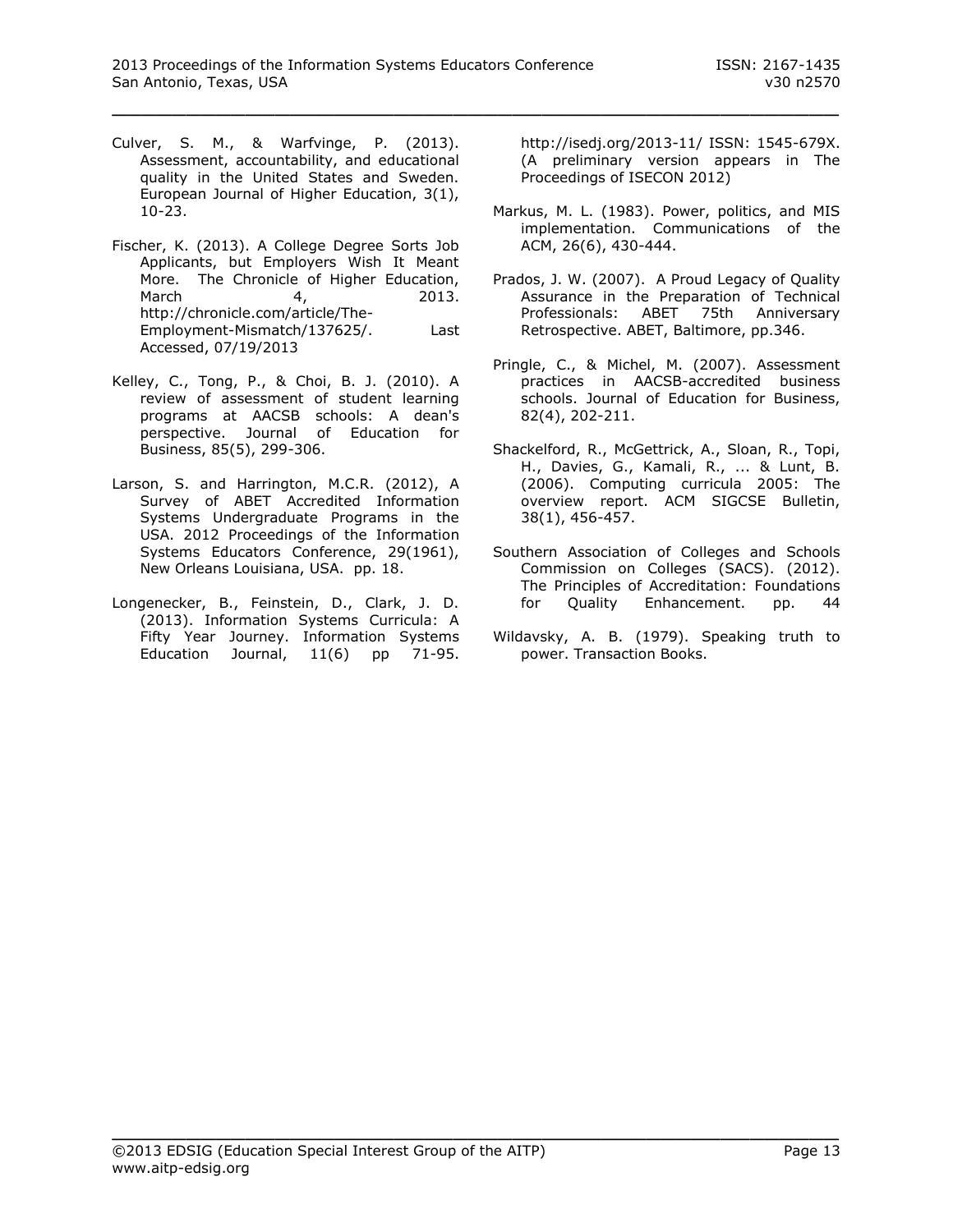

**APPENDIX**

\_\_\_\_\_\_\_\_\_\_\_\_\_\_\_\_\_\_\_\_\_\_\_\_\_\_\_\_\_\_\_\_\_\_\_\_\_\_\_\_\_\_\_\_\_\_\_\_\_

**Figure 10. The Problem Space of Computing (Shackleford et al., 2006)**



**Figure 11. The Problem Space of Information Systems (Shackleford et al., 2006)**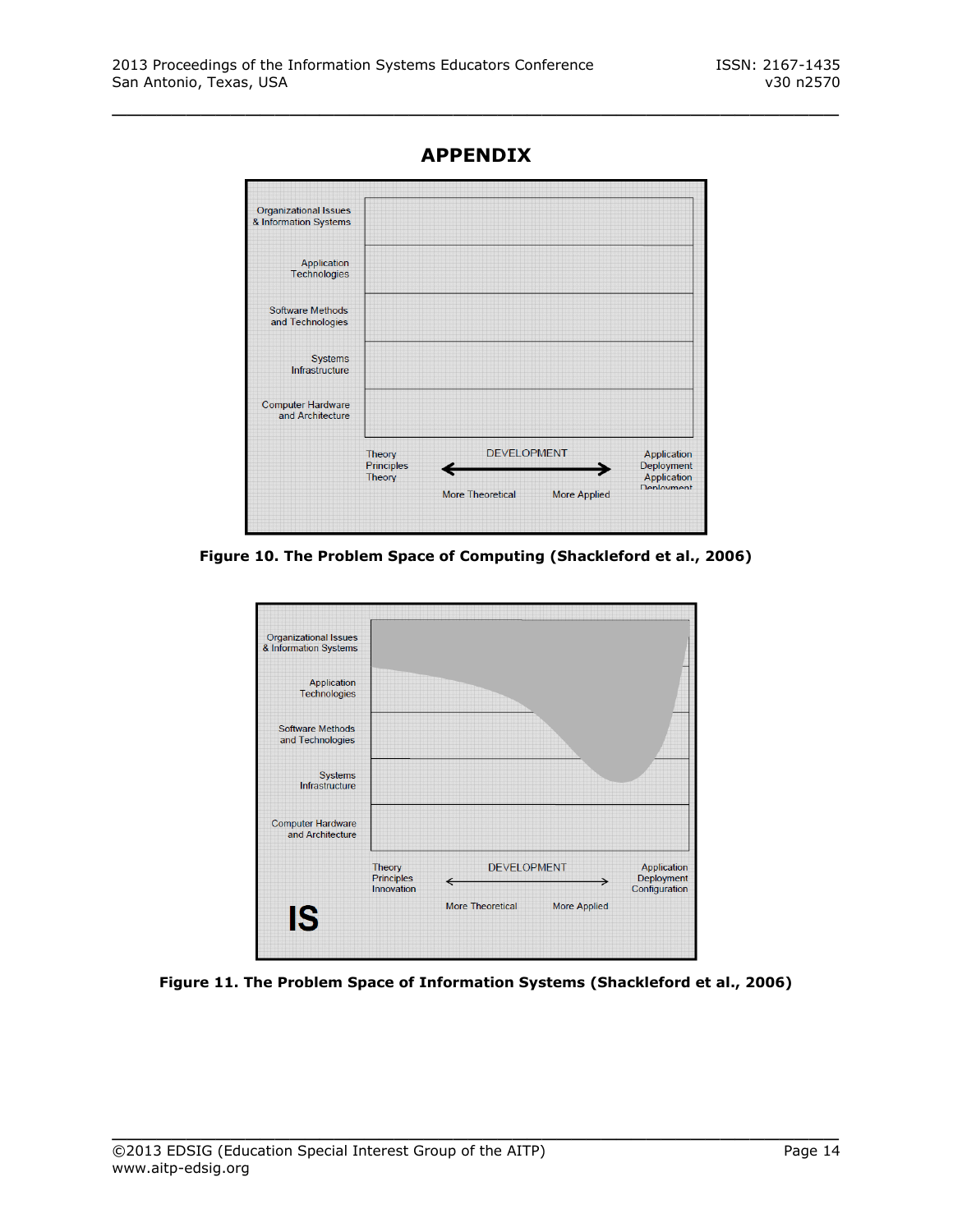

**Figure 12. Continuum of Fundamental Concerns for Computing Programs (Shackleford et al., 2006)**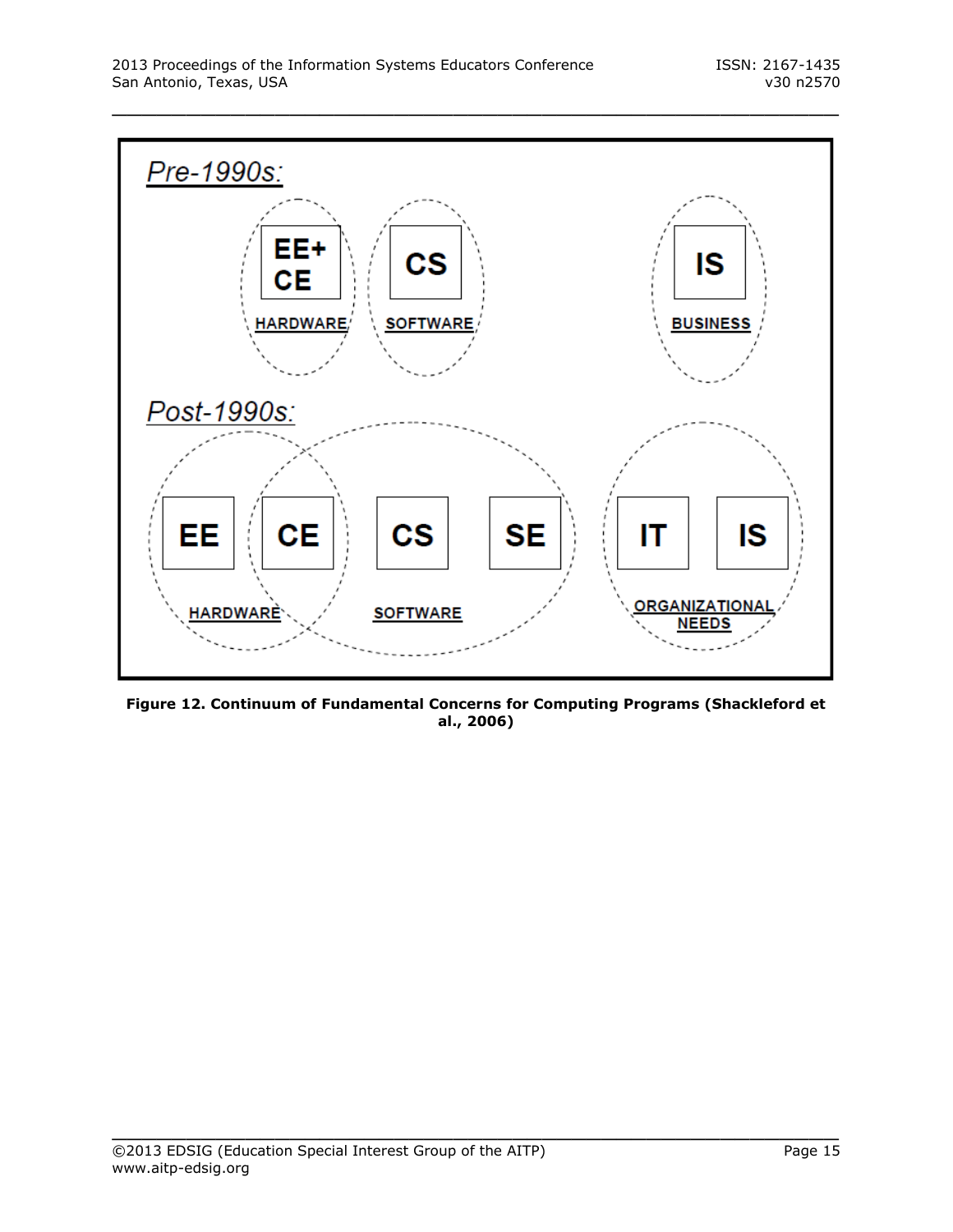

| Country               | Number of<br><b>Schools</b> | Percentage<br>of Overall<br><b>Schools</b> |
|-----------------------|-----------------------------|--------------------------------------------|
| UNITED STATES         | 501                         | 73%                                        |
| <b>CANADA</b>         | 20                          | 3%                                         |
| UNITED KINGDOM        | 20                          | 3%                                         |
| <b>FRANCE</b>         | 18                          | 3%                                         |
| <b>CHINA</b>          | 15                          | 2%                                         |
| <b>SOUTH KOREA</b>    | 12                          | 2%                                         |
| <b>AUSTRALIA</b>      | 11                          | 2%                                         |
| <b>GERMANY</b>        | 8                           | $1\%$                                      |
| <b>CHINESE TAIPEI</b> | 7                           | $1\%$                                      |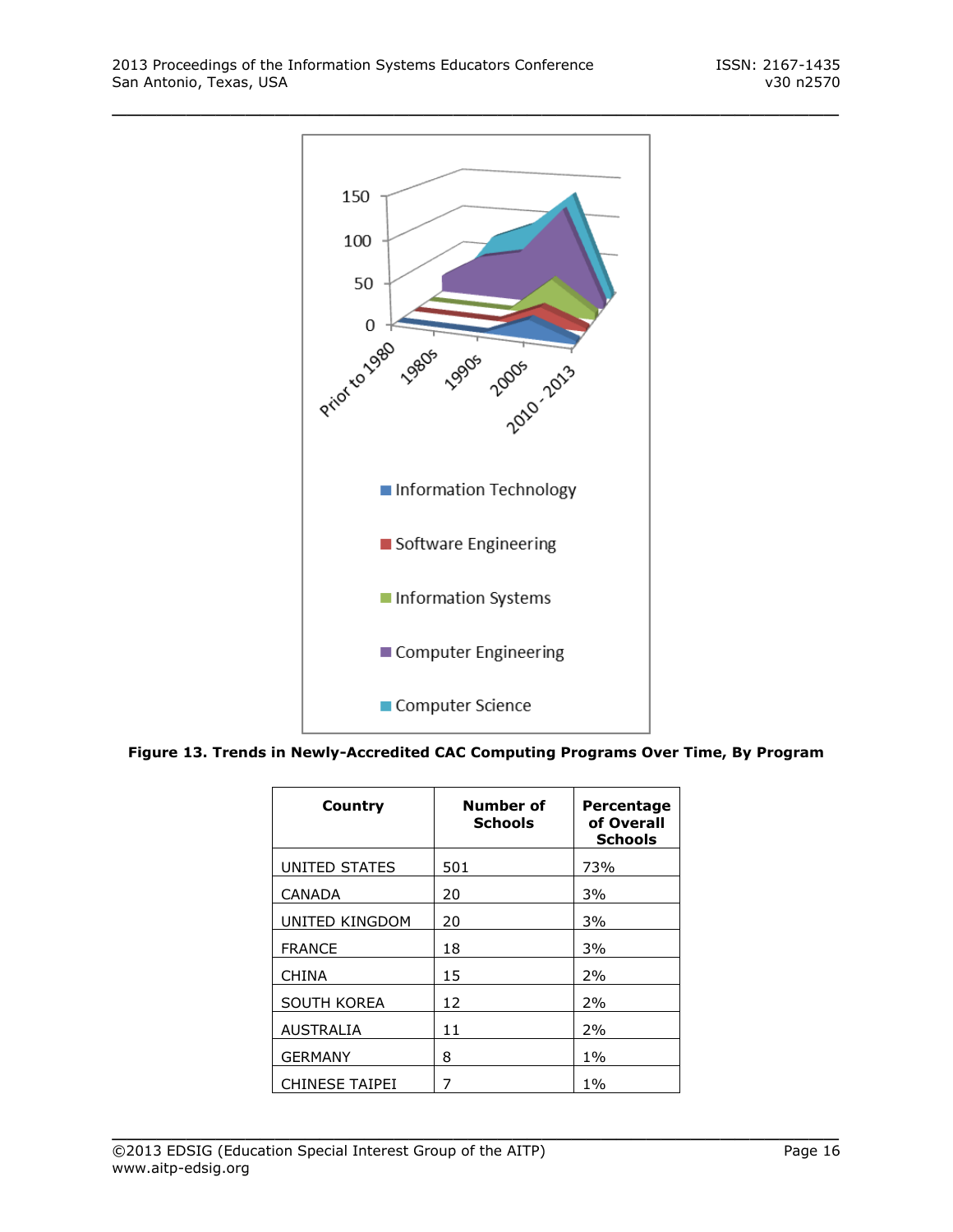| <b>NEW ZEALAND</b>  | 6 | $1\%$ |
|---------------------|---|-------|
| <b>SPAIN</b>        | 4 | $1\%$ |
| <b>NETHERLANDS</b>  | 4 | $1\%$ |
| <b>MEXICO</b>       | 4 | 1%    |
| <b>TURKEY</b>       | 3 | 0%    |
| SWITZERLAND         | 3 | 0%    |
| <b>SINGAPORE</b>    | 3 | 0%    |
| PERU                | 3 | 0%    |
| <b>BELGIUM</b>      | 3 | 0%    |
| <b>THAILAND</b>     | 2 | $0\%$ |
| <b>SOUTH AFRICA</b> | 2 | 0%    |

**Table 3. Countries with the highest number of AACSB-Accredited Schools**

| <b>ABET Commission</b>                          | <b>Criteria Covered Under Commission</b>                                                                                                                                                                                                                                                                                                                                                                                                                                                                                                                                                                                                                                                                                                                     |
|-------------------------------------------------|--------------------------------------------------------------------------------------------------------------------------------------------------------------------------------------------------------------------------------------------------------------------------------------------------------------------------------------------------------------------------------------------------------------------------------------------------------------------------------------------------------------------------------------------------------------------------------------------------------------------------------------------------------------------------------------------------------------------------------------------------------------|
| <b>Applied Science Accreditation Commission</b> | Environmental, Health, and Safety<br><b>Health Physics</b><br><b>Industrial Hygiene</b><br>Safety<br>Surveying and Geomatics                                                                                                                                                                                                                                                                                                                                                                                                                                                                                                                                                                                                                                 |
| <b>Computing Accreditation Commission</b>       | Computer Engineering<br><b>Computer Sciences</b><br><b>Information Systems</b><br><b>Information Technology</b><br>Software Engineering                                                                                                                                                                                                                                                                                                                                                                                                                                                                                                                                                                                                                      |
| <b>Engineering Accreditation Commission</b>     | Architectural Engineering<br>Bioengineering and Biomedical Engineering<br><b>Biological Engineering</b><br>Ceramic Engineering<br><b>Chemical Engineering</b><br>Civil Engineering<br><b>Construction Engineering</b><br>Electrical and Electronics Engineering<br><b>Engineering Management</b><br><b>Engineering Mechanics</b><br>Engineering, Engineering Physics & Engineering<br>Science Engineering<br><b>Environmental Engineering</b><br>Geological Engineering<br><b>Industrial Engineering</b><br>Manufacturing Engineering<br>Materials Engineering<br><b>Mechanical Engineering</b><br>Metallurgical Engineering<br>Mining Engineering<br>Naval Architecture and Marine Engineering<br>Nuclear and Radiological Engineering<br>Ocean Engineering |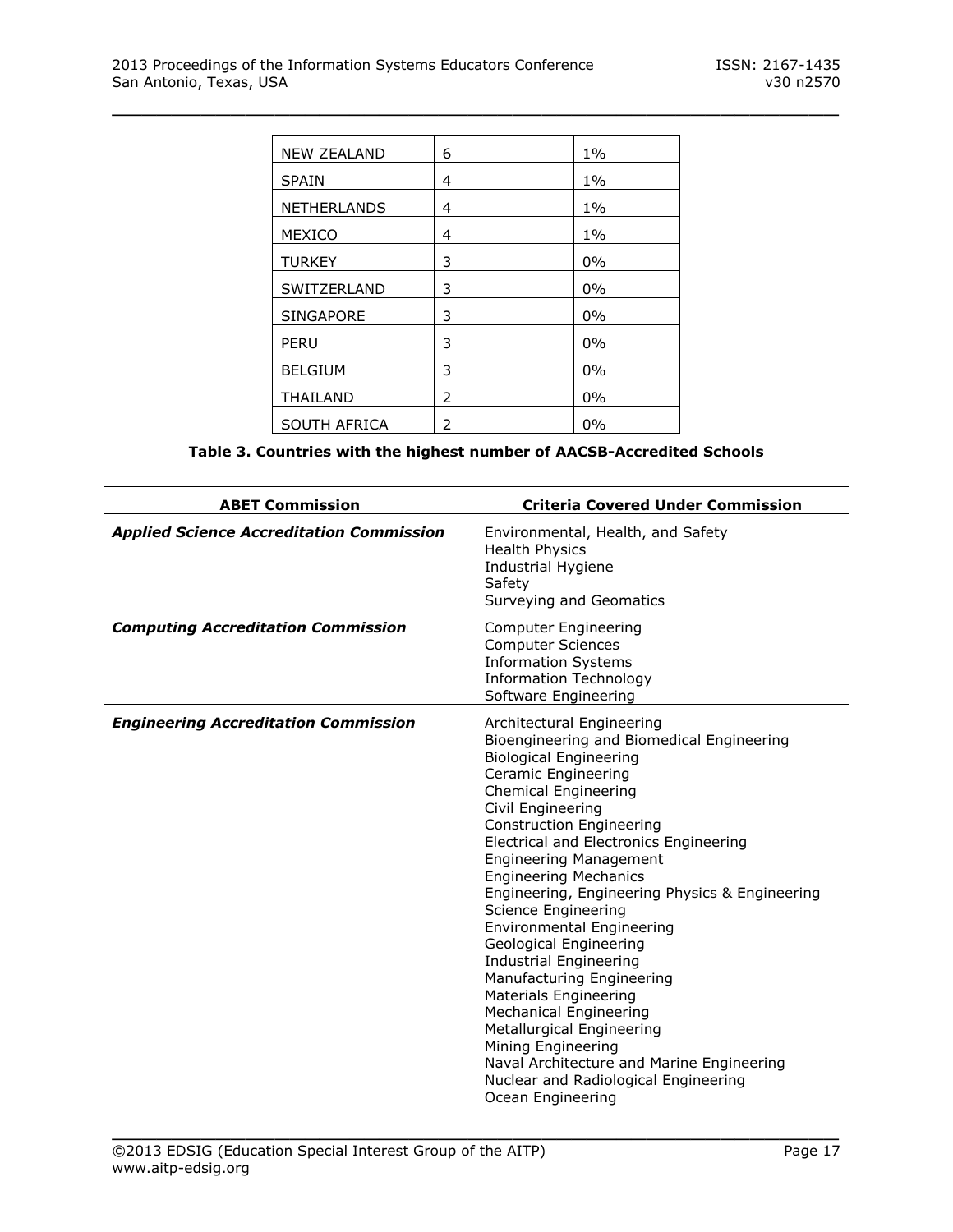|                                            | Petroleum Engineering<br>Surveying and Geomatics Engineering<br><b>Systems Engineering</b><br>Telecommunications Engineering<br><b>Welding Engineering</b>                                                                                                                                                                                                                                                                                                                                                                                                                                                                                                                                                                                                                                                                                                                                                                                                                                 |
|--------------------------------------------|--------------------------------------------------------------------------------------------------------------------------------------------------------------------------------------------------------------------------------------------------------------------------------------------------------------------------------------------------------------------------------------------------------------------------------------------------------------------------------------------------------------------------------------------------------------------------------------------------------------------------------------------------------------------------------------------------------------------------------------------------------------------------------------------------------------------------------------------------------------------------------------------------------------------------------------------------------------------------------------------|
| <b>Technology Accreditation Commission</b> | Aeronautical Engineering Technology<br>Automotive Engineering Technology<br>Bioengineering and Biomedical Engineering<br>Technology<br>Chemical Engineering Technology<br>Civil Engineering Technology<br><b>Computer Engineering Technology</b><br><b>Construction Engineering Technology</b><br>Drafting and Design<br>Electrical and Electronics Engineering Technology<br>Electromechanical Engineering Technology<br>Engineering Technology (General)<br>Fire Protection Engineering Technology<br><b>Industrial Engineering Technology</b><br><b>Information Engineering Technology</b><br>Instrumentation and Control Systems Engineering<br>Technology<br>Manufacturing Engineering Technology<br>Mechanical Engineering Technology<br>Naval Architecture and Marine Engineering<br>Technology<br>Nuclear and Radiological Engineering Technology<br>Surveying and Geomatics Engineering Technology<br>Telecommunications Engineering Technology<br>Welding Engineering Technology |

**Table 4. ABET Accreditation Commissions and Respective Criteria**

| <b>Program Name</b>                                                                      | <b>Number of Programs</b><br><b>Using this Name</b> |
|------------------------------------------------------------------------------------------|-----------------------------------------------------|
| <i><b>Information</b></i><br><b>Systems</b>                                              | 19                                                  |
| <b>Computer</b><br><i><b>Information</b></i><br><b>Systems</b>                           | 16                                                  |
| <b>Management</b><br><b>Information</b><br><b>Systems</b>                                | 5                                                   |
| <b>Computer Science -</b><br><i><b>Information</b></i><br><b>Systems Option</b>          | 1                                                   |
| <b>Computing and</b><br><b>Information</b><br><b>Sciences:</b><br>Information<br>Systems | 1                                                   |